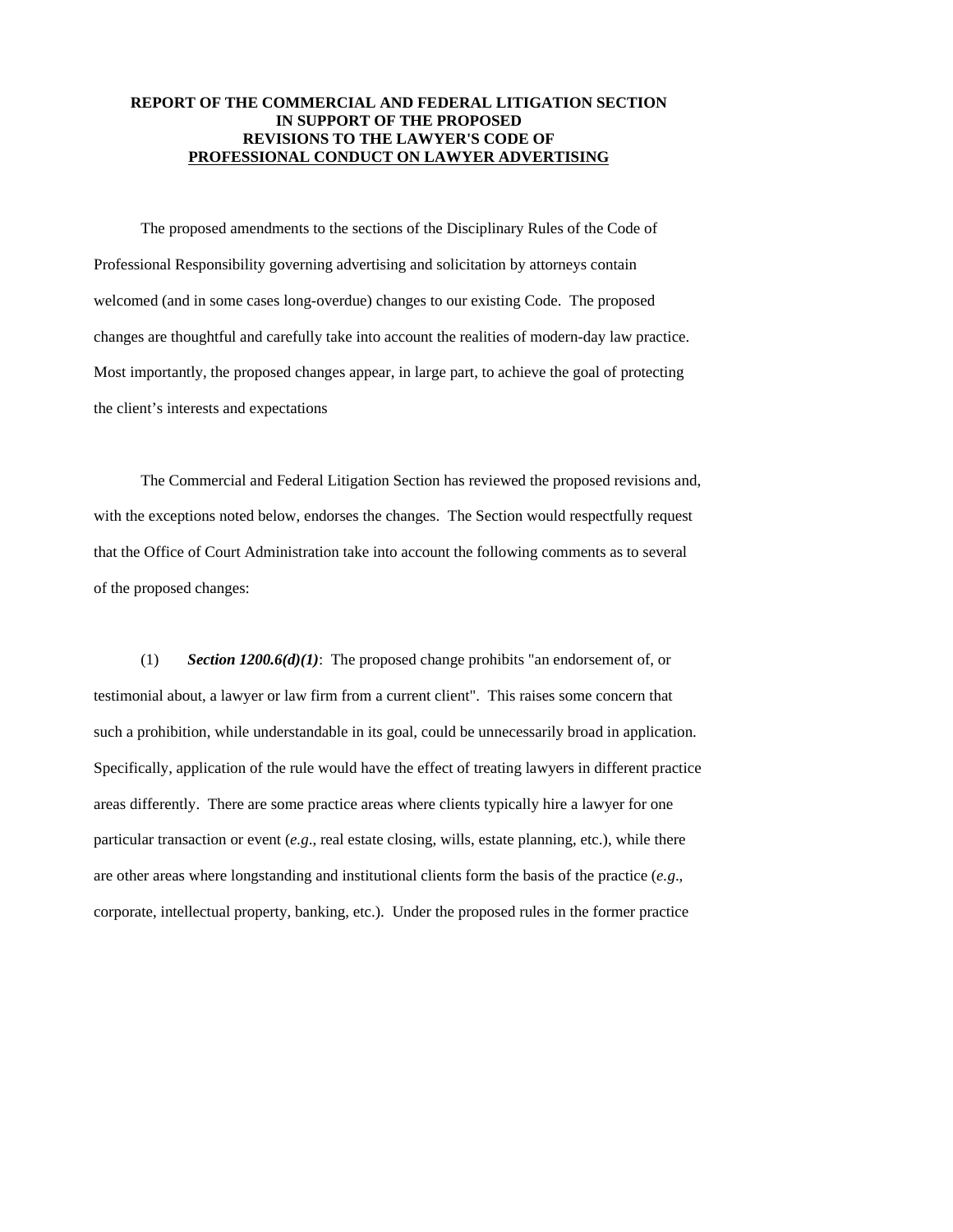areas, one could have a testimonial or endorsement of a lawyer or law firm from a former client. In the latter practice areas, one could not have a testimonial or endorsement from that lawyer's long standing existing clients. As such, we recommend that the Section oppose the proposed rule that prohibits an endorsement of, or testimonial about, a lawyer or law firm from a *current* client. As long as the lawyer or law firm is in compliance with all other applicable advertisement or solicitation rules, then the distinction between "current client" and one that is not should not matter. The proposed rule also raises a question about law firms that list "current clients" on their websites and marketing materials, including responses to RFPs. Would such lists be considered an "endorsement" of the lawyer or law firm? Is a lawyer prohibited from obtaining a letter of recommendation or reference from an existing client even if requested by a prospective client?

 (2) *Section 1200.6(t)(1)*: The proposed rule requiring that all advertisements or solicitations should include a disclosure that the client will remain liable for any costs, disbursements and other expenses incurred, regardless of the outcome of the matter, should be reconsidered. While the proposed rule is consistent with DR5-103(B), which requires clients to remain "ultimately liable" for litigation costs and expenses, the Committee on Standards of Attorney Conduct ("COSAC") has recommended a comprehensive revision of New York's disciplinary rules, including adoption of Model Rule 1.8(e). The latter rule allows a lawyer to advance court costs and other expenses of litigation, "the repayment of which may be contingent on the outcome of the matter." By report of the Class Action Committee, the Commercial and Federal Litigation Section has endorsed that change. The reasons advanced in that report, echoing those articulated by the great majority of states that have adopted Model Rule 1.8(e),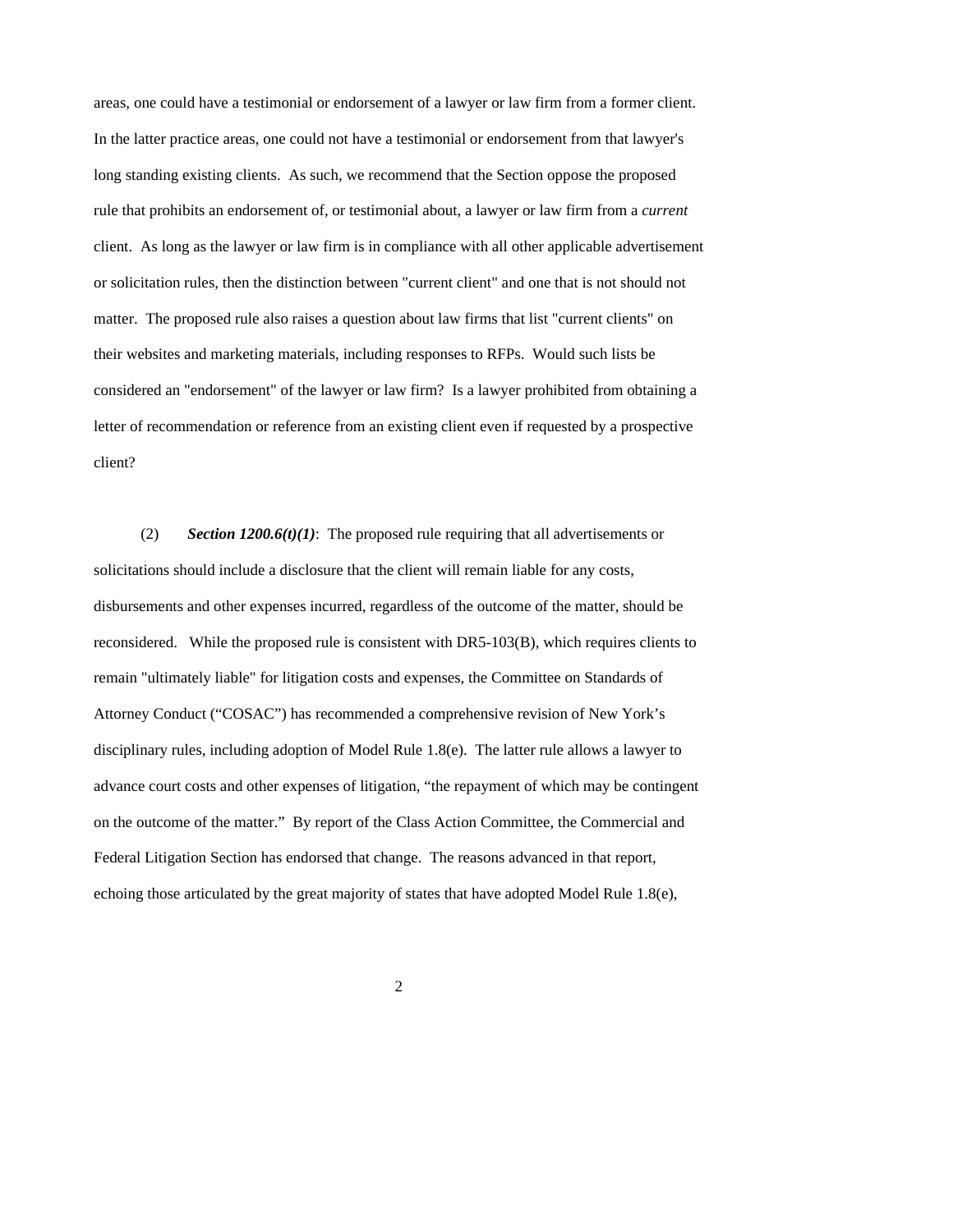demonstrate that, unlike most of the other proposed amendments to the rules governing advertising of legal services, adoption of Section  $1200.6(t)(1)$  would be inconsistent with the goal of protecting the client's interests and expectations.

 First, while under the current rule clients must assume the theoretical liability for costs regardless of the outcome of the case, there is no disciplinary requirement that counsel sue their clients to collect this sum in the event the case is lost. Indeed, many states recognize a "universal practice" by contingent litigation firms of not doing so. *See Dinter v. Sears, Roebuck & Co.,* 278 N.J. Super. 521, 531, 651 A.2d 1033, 1038 n. 9 (Sup. Ct. N.J. 1995) ("The change was apparently motivated by the universal practice by which an attorney, who represents a client on a contingent-fee basis, declines to sue his client for reimbursement of advanced expenses."); *In re Oracle Sec. Litig.,* 136 F.R.D. 639, 642-43 (N.D. Cal. 1991) (noting that prior to the Model Rules, "most contingent fee lawyers had long since given up pressing clients for repayment of expenses if no recovery was obtained"). Thus, requiring that an advertisement for legal services warn about liability that, in practical terms, will never be incurred is misleading in terms of client expectations. The misimpression that would be created would have material, adverse consequences, related to another reason states have adopted the Model Rule on this matter, discussed below.

Second, the proposed warning will likely act as a disincentive for individuals and institutions to undertake litigation to recover losses that others wrongfully caused them to incur, thus improperly limiting access to the courts. *See, County of Suffolk v. Long Island Lighting Co.,*  710 F. Supp. 1407, 1414 (E.D.N.Y. 1989) ("We cannot condone a policy which would effectively limit class action plaintiffs to corporations, municipalities, or the rich"). Thus, such a warning hardly serves the interests of clients. When considering together the universal practice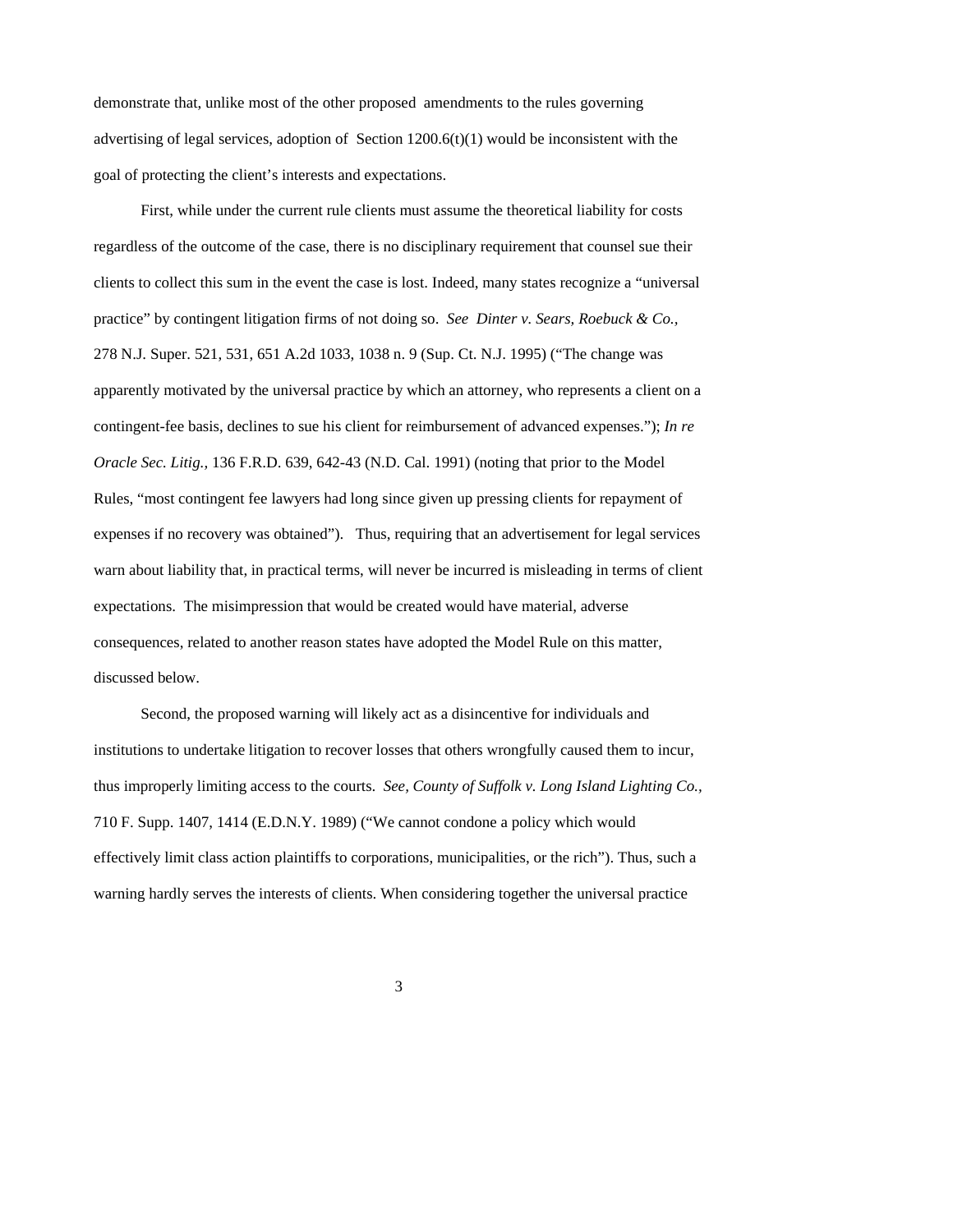of contingent litigation law firms of not suing their clients for advanced costs incurred in lost cases, and the harmful disincentives of giving potential clients the opposite impression, the proposed amendment to the rules on advertising is not warranted.

Third, the disciplinary rule is inconsistent with the purposes underlying class action litigation in federal court. Rule 23 of the Federal Rules of Civil Procedure exists in part to allow individuals to bring an action on behalf of a class of plaintiffs when those individuals would not have the funds to pay for the costs of pursuing complex litigation individually. Recognizing this, the United States District Court for the Southern District of New York held in In re WorldCom Sec. Litig., 219 F.R.D. 267 (S.D.N.Y. 2003), that "strong federal interests" require that New York's rule on reimbursement of costs "be disregarded" because "[w]here the litigation is vast, even a pro rata share of the costs may discourage potential class representatives, and encourage selective filing in districts located in states with less restrictive local rules." New York should not adopt an advertising rule that is inconsistent with the rules that federal courts in New York apply to the reimbursement of costs in class action litigation.

While DR5-103(B) remains, for the time being, a binding rule, that fact, by itself, is not a sufficient reason to build on that provision with another disciplinary rule relating to advertising. This is particularly so given that the COSAC has recommended the repeal of DR5-103(B) and adoption of Model Rule 1.8(e). To the extent that there may exist any contingent litigation firm that deviates from the "universal practice" of not seeking return of advanced costs to clients in cases that are lost, the interests and expectations of clients can best be protected by rules governing the content and form of retainer agreements. A new limitation on advertising inconsistent with actual practice, however, would be harmful and inconsistent with the goals of the disciplinary rules.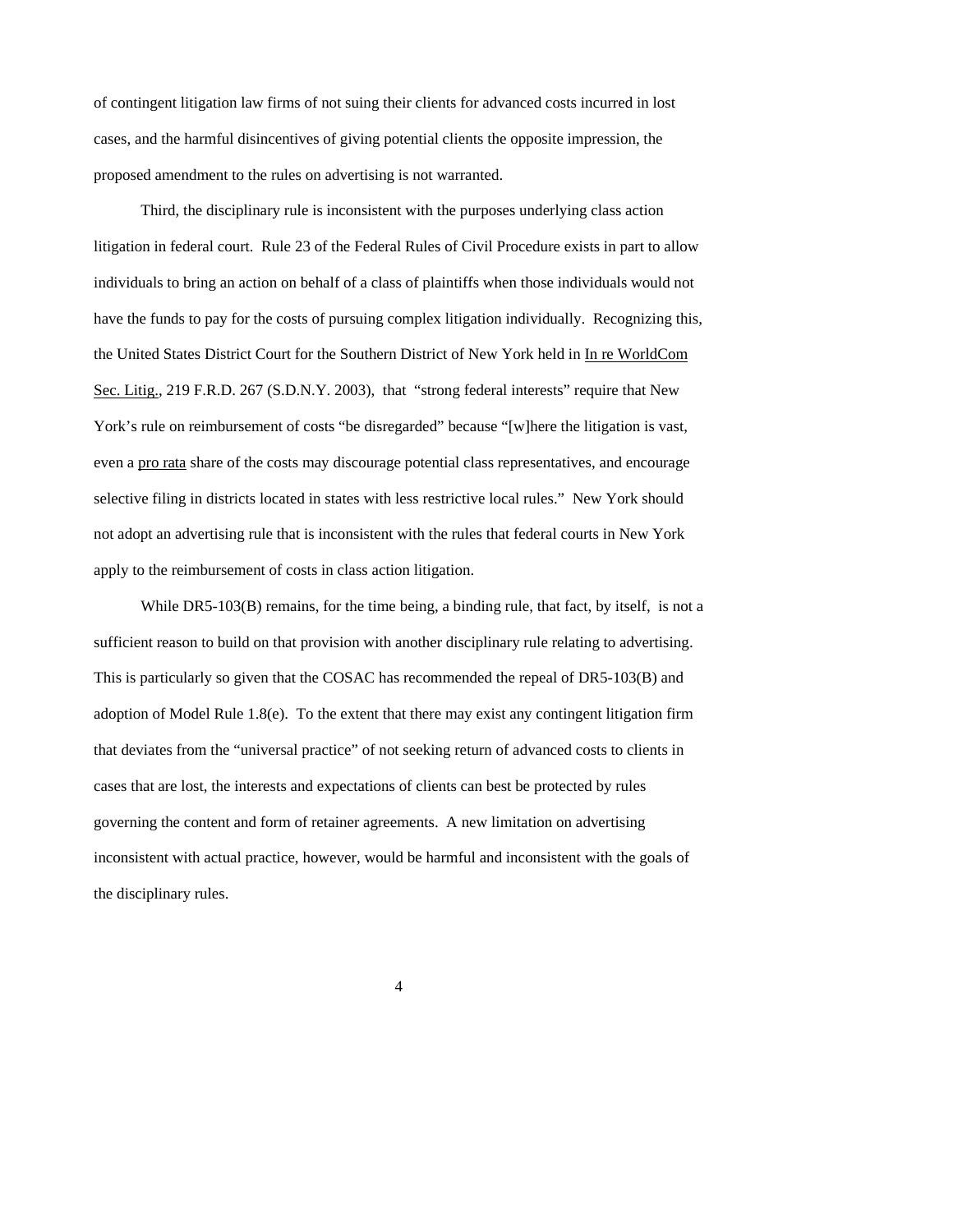(3) *Section 1200.41-a*: The proposed prohibition on contacting potential plaintiffs in wrongful death and personal injury cases for at least thirty (30) days after the date of the incident is troublesome for several reasons. This rule, if adopted, would appear to leave an unsophisticated victim little time in which to receive and evaluate proposals from attorneys, and could be viewed as an impediment to the search for counsel. The effect of the proposed rule is likely to have an unintended consequence as well. That is, for a thirty-day period, victims who may not have personal lawyers, remain unrepresented and could very well be approached by the "defense" during that window in an attempt to compromise any potential claims. Finally, the proposed rule also may not adequately protect victims with potential claims where shortened notice provisions apply, such as against municipalities who might have to give notice within sixty (60) or ninety (90) days, or to insurance carriers.

One member of the Executive Committee dissented from this recommendation. The dissent noted that the Mass Disaster Committee had recommended the moratorium to prevent the flood of attorney advertising and the rampant direct attorney solicitation that typically follows mass disasters such as plane, train and ferry crashes. The dissent states that this brief time out is consistent with the 45 day window specifically provided by federal law for air disasters (which expressly prohibits any lawyer contact -- plaintiff or defense), and can be shortened to account for prompt filing requirements in the case of suits against municipalities (with 90 day notice requirements). We also note that the State Bar of Florida enacted a similar restriction following the ValuJet crash in the Everglades, and has not reported any problems in its implementation.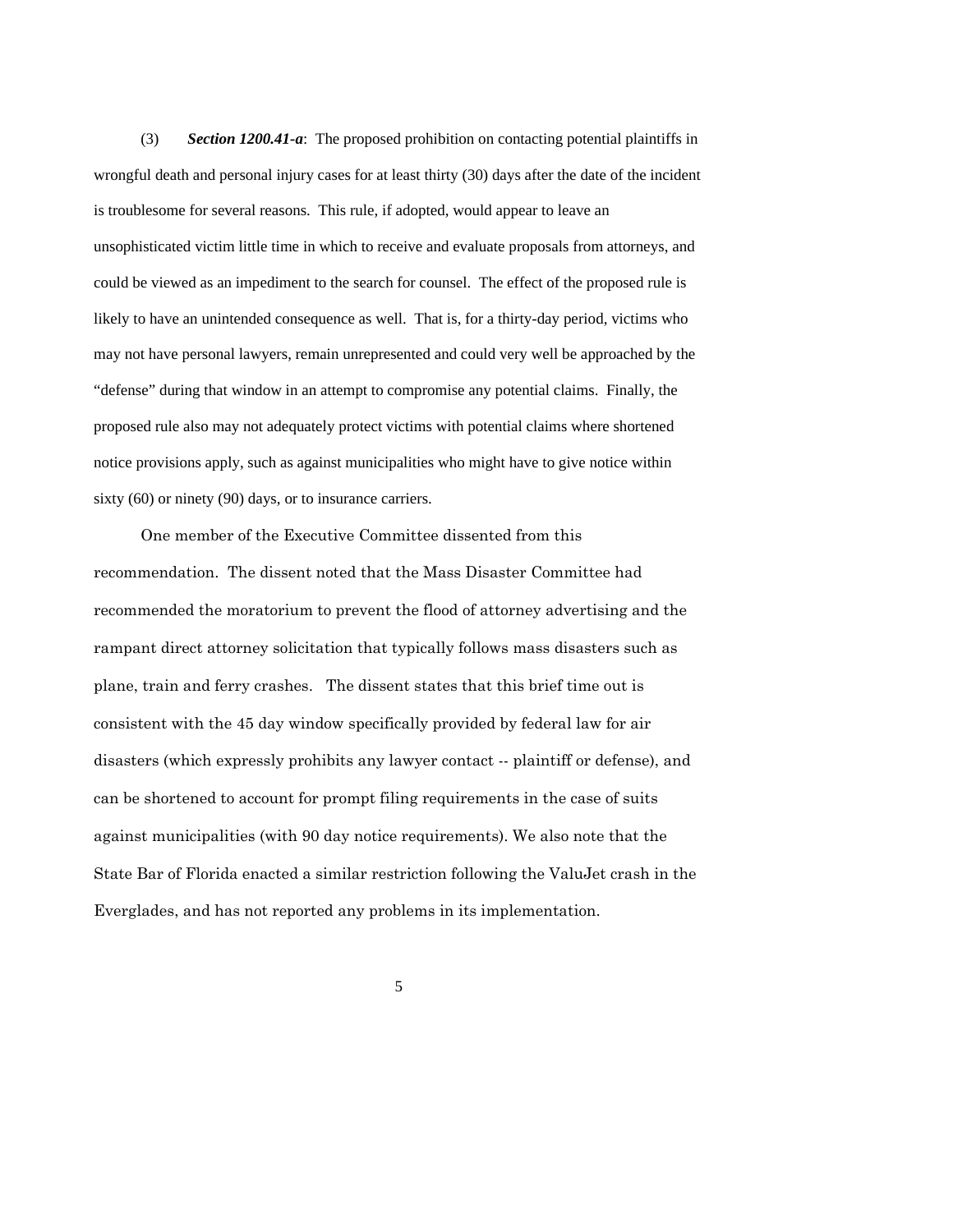(4) *Section 1200.1(k)*: The proposed definition of "advertisement" would arguably include any comments made by an attorney not only in a brochure or website, but also in a news article or on television in which the attorney makes a statement about himself or herself. As attorneys are quoted in many news articles, sometimes about cases that they handle at other times about cases they are not handling, the proposed rule would seem to be implicated. As far as feature articles, attorneys often times write about past cases, motions, etc., which could arguably be prohibited as well. If such statements are within the meaning of "advertisement" under Section 1200.1(k), then the articles or stories would have to include the language prescribed in Section  $1200.6(g)$  or (h), and also then be filed with the Attorney Disciplinary Committee as the rules contemplate.